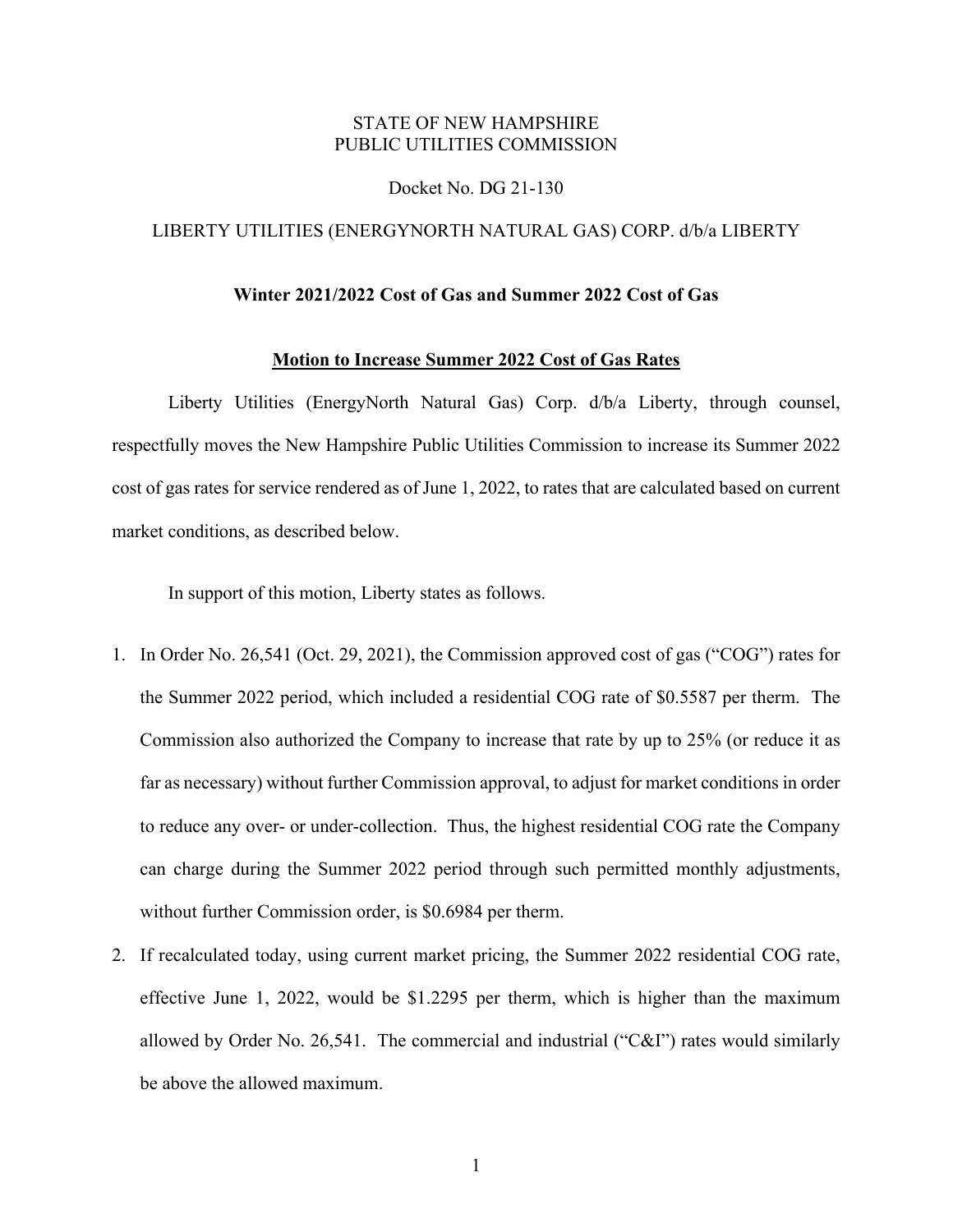- 3. The Company exercised its authority to begin the summer period on May 1, 2022, at the highest COG rate allowed under the Order, which is \$0.6984 per therm for residential customers, and similarly began the summer C&I rates at the allowed maximum.<sup>1</sup>
- 4. The Company projects that the current market prices, although volatile with substantial swings both up and down, will remain at roughly the current level for the balance of the 2022 summer period, which is well above what was projected in the fall of 2021. Thus, the Company projects a substantial under-collection of approximately \$9,606,269 over the Summer 2022 period unless the Commission authorizes an increase above the rates approved in Order 26,541.
- 5. As explained in the Supplemental Direct Testimony of Deborah Gilbertson, this rise in market prices, which gives rise to the projected under-collection, has been caused by a significant increase in gas costs due to the war in Ukraine and associated impacts on the world supply of natural gas and other fuels. As Ms. Gilbertson explains, the prices Liberty pays for its natural gas are tied to the worldwide market and are thus affected by these events beyond the Company's control.
- 6. Given this projected under-collection, the Company requests authority to increase its cost of gas rates above those approved in Order No. 26,541 to allow the recovery of the current costs of gas over the Summer 2022 period.
- 7. Thus, the Supplemental Direct Testimony of Catherine McNamara proposes new Summer COG rates, calculated in the customary manner using current market pricing, to begin June 1,

<sup>&</sup>lt;sup>1</sup> The April 24, 2022, "trigger filing" in this docket that adjusted the May 1, 2022, rates also informed the Commission that these rates have already exceeded the 25% cap authorized in Order No. 26,541 and that the Company "will be filing an interim Summer 2022 Cost of Gas to request approval to exceed the 25% cap for the summer period because the calculated cost of gas rate is \$0.3671/therm higher than the maximum allowed rate of \$0.6984."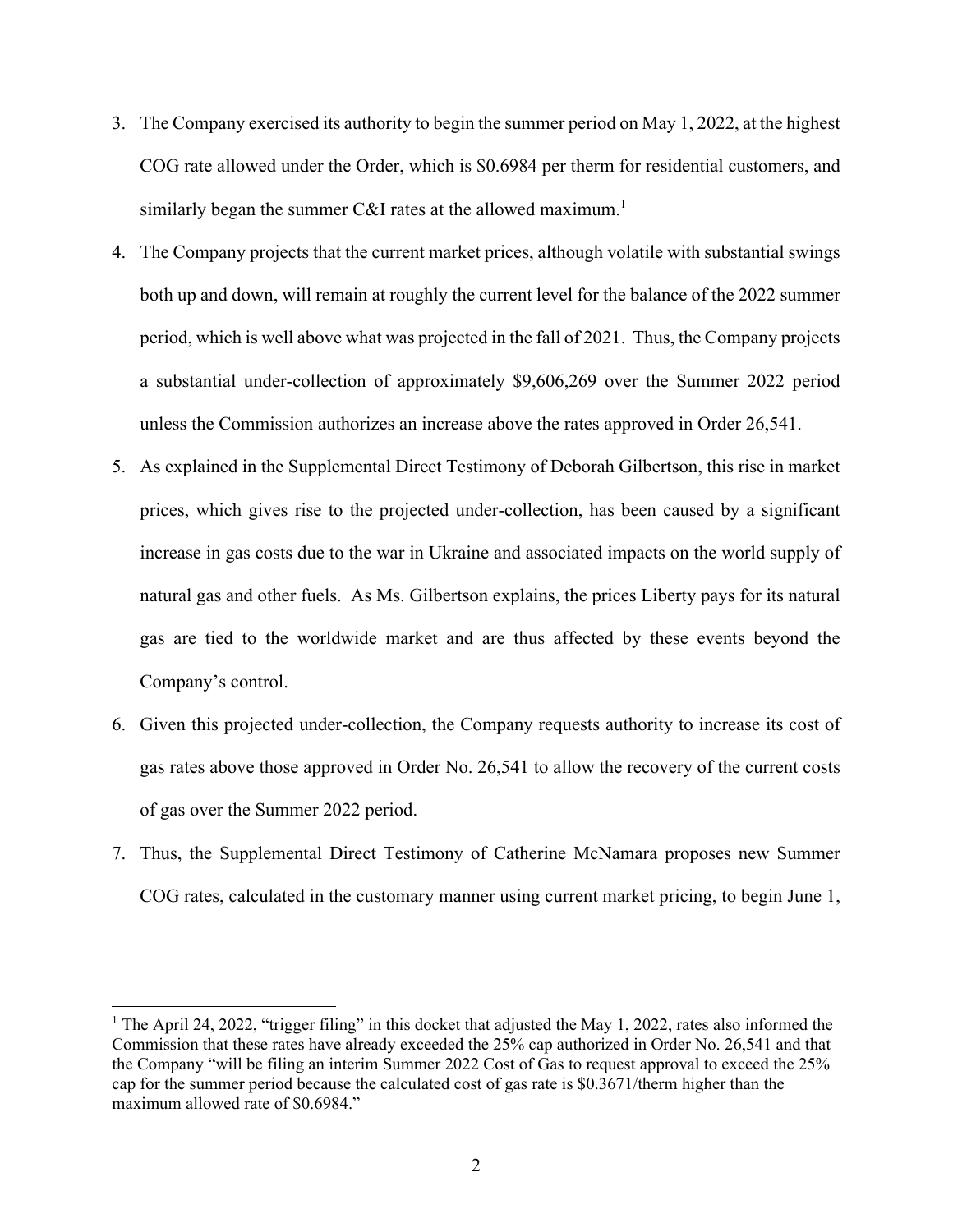2022. With the rate increases requested in this filing, the projected under collection would be fully eliminated by the end of the Summer period.

|                               | <b>Proposed Rates</b> |
|-------------------------------|-----------------------|
|                               | June - October 2022   |
| Residential                   | \$1.2295              |
| C&I High Winter Use           | \$1.2303              |
| <b>C&amp;I</b> Low Winter Use | \$1 2284              |

8. The proposed rates for June 1, 2022, are in the table below:

- 9. The Commission approved a similar mid-period increase for Liberty's cost of gas rates in Order No. 25,633 (Feb. 28, 2014), when commodity prices similarly rose higher than expected due to an abnormally cold winter. The Commission also just approved a mid-period increase for Northern Utilities in Order No. 26,626 (May 12, 2022) also based on the increases in commodity prices.
- 10. The proposed rate increases are in the public interest because it will allow the Company to minimize the projected under-collection in the same time frame in which customers incurred the costs for gas, as well as mitigate the rate impact on customers by spreading the recovery over a greater period of time.
- 11. Based on the foregoing, and the Supplemental Direct Testimony of Ms. Gilbertson and Ms. McNamara, the Company requests that the Commission authorize an increase in its cost of gas rates effective June 1, 2022.

# WHEREFORE, Liberty respectfully requests that the Commission:

- A. Approve the cost of gas rates contained in the table above, for effect June 1, 2022;
- B. Grant such further relief as is just and equitable.